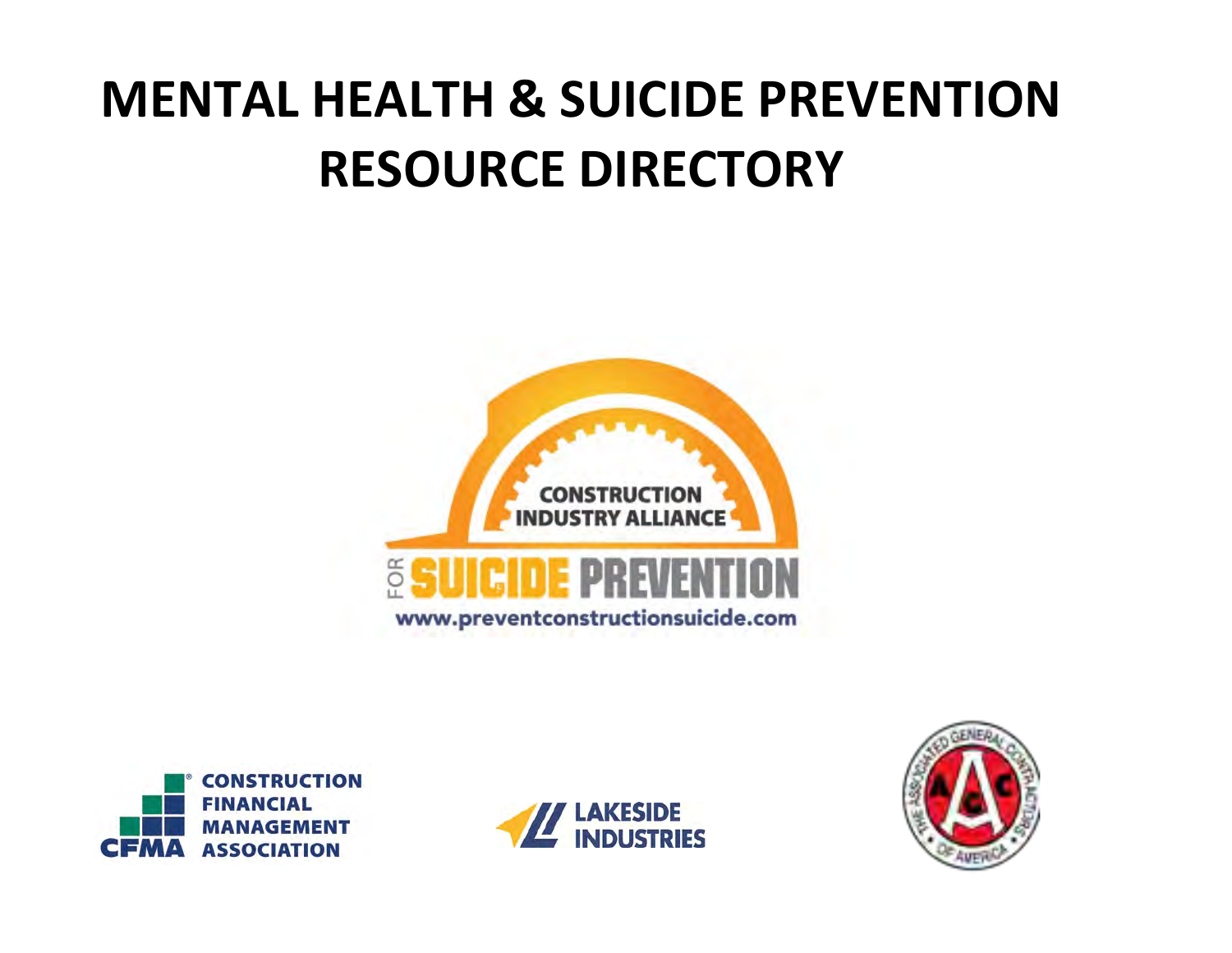### Mental Health & Suicide Prevention Resource Directory

**Introduction:** This Resource Directory is the result of an ongoing compilation of contacts with various organizations that offer services of assistance and support for employers relating to mental health and suicide prevention. Although this Resource Directory is comprehensive, it is only a partial listing of organizations and other resources. This version of the Resource Directory is for Washington State only.

It is recommended that employers also contact their Employee Assistance Program, local county departments of health and/or nonprofit social service organizations in their area for support. Some listed organizations have statewide chapters and some have regional and local chapters. Due to differing medical/behavioral health insurance plans for employees, health care clinics or systems are not included.

Specifically, the Resource Directory contains references to organizations and selected key contacts in the following 8 categories.

- 1. Addiction Recovery
- 2. Crisis Intervention
- 3. Domestic Abuse (shared by I.U.O.E. Local #302)
- 4. Mental Health
- 5. Suicide Prevention
- 6. Veterans
- 7. Web Resources for Employers
- 8. Selected Speakers/Presenters

This Resource Directory is provided for informational purposes. This Resource Directory was updated for the October 24, 2017, Construction Industry Suicide Prevention Summit. Being listed in this Resource Directory does not constitute an endorsement by Lakeside Industries, the Construction Financial Management Association (CFMA); the Construction Industry Alliance for Suicide Prevention (CIASP) or by the Associated General Contractors (AGC) of Washington. Any omission from this list is unintentional.

#### **Ordering Pre-Formatted Vest and Wallet Cards**

(artwork setup and formatting done and available for your company's use)

- \*Wallet Cards (NSPL & Crisis Text Line): Precision Press -- Jim Bowers 425-883-4181 www.precisionpress.com
- \*Safety Vests (CIASP Logo): R&R Industries -- Gayle Forsse 800-234-5611 ext. 283 www.rrind.com

#### **Ordering Bulk Hardhat and Toolbox Stickers:**

1) Download CIASP logo from www.preventconstructionsuicide.com.

2) Place order on www.stickermule.com website (Pricing is best for large/bulk orders)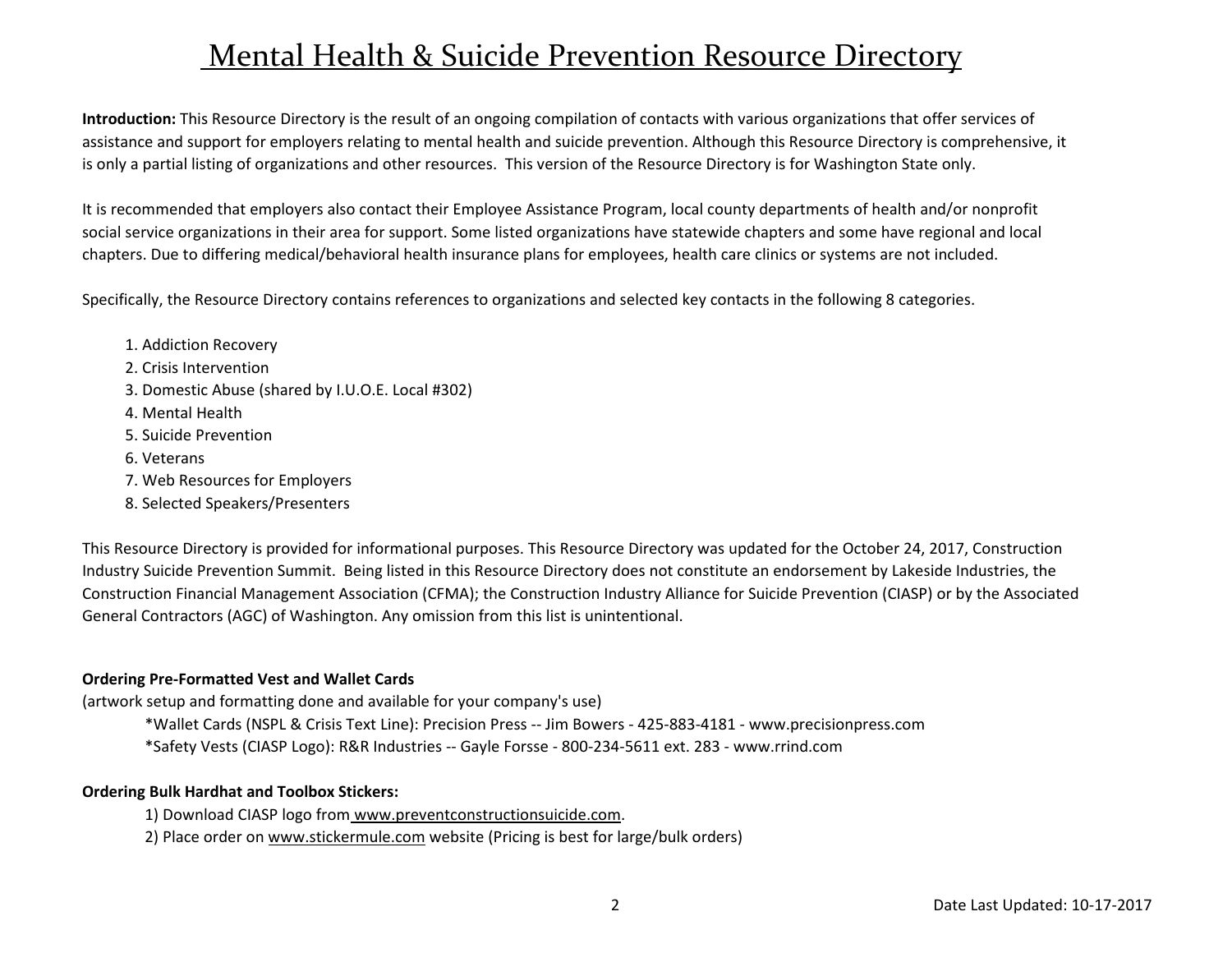## Construction Industry Alliance for Suicide Prevention Resources

http://www.preventconstructionsuicide.com/

| <b>Resource Organization</b>                                                                              | Website                                                                                                                                                                         |  |
|-----------------------------------------------------------------------------------------------------------|---------------------------------------------------------------------------------------------------------------------------------------------------------------------------------|--|
| 10 Questions Leaders Must Ask                                                                             | http://s3.amazonaws.com/rdcms-<br>cfma/files/production/public/ConstSuicPrev10Ques.pdf                                                                                          |  |
| 10 Action Steps Companies Can Take to Save Lives                                                          | http://s3.amazonaws.com/rdcms-<br>cfma/files/production/public/ConstSuicPrev10ActionSteps.pdf                                                                                   |  |
| Needs Assessment and Integration Checklist                                                                | http://s3.amazonaws.com/rdcms-<br>cfma/files/production/public/Construction%20Industy%20Alliance%2<br>0for%20Suicide%20Prevention%20Needs%20&%20Integration%20Ch<br>ecklist.pdf |  |
| Construction Industry Alliance for Suicide Prevention - Downloadable<br><b>Suicide Prevention Posters</b> | (Copy and paste the address in your browser to download posters)<br>http://s3.amazonaws.com/rdcms-<br>cfma/files/production/public/2016_CIPSP_PR_Materials.zip                  |  |
| Construction Industry Alliance for Suicide Prevention (Online resources<br>for employers)                 | http://www.cfma.org/news/content.cfm?ItemNumber=4570                                                                                                                            |  |

| <b>Addiction Recovery Resources</b>                                                                                     |                                                                                                     |                                      |  |
|-------------------------------------------------------------------------------------------------------------------------|-----------------------------------------------------------------------------------------------------|--------------------------------------|--|
| <b>Resource Organization</b>                                                                                            | Phone #                                                                                             |                                      |  |
| Al-Anon (Families of problem drinkers)                                                                                  | www.al-anon.org                                                                                     | 888-425-2666 (for<br>find a meeting) |  |
| Alcoholics Anonymous (For individuals w/ drinking problem)                                                              | https://aidinrecovery.com                                                                           | 877-355-8705                         |  |
| <b>**Facing Addiction (Contact: Michael King)</b>                                                                       | https://www.facingaddiction.org/                                                                    | 206-939-2844                         |  |
| Lines for Life - Preventing Substance Abuse and Suicide (based in<br>Portland, OR, but also covers SW Washington State) | www.linesforlife.com<br>info@LinesForLife.org                                                       | 503-244-5211 or<br>800-282-7035      |  |
| Narconon (Drug Addiction Support)                                                                                       | www.narconon.org                                                                                    | 888-341-6806                         |  |
| Stop Overdose - Preventing opioid overdose                                                                              | http://stopoverdose.org/<br>http://stopoverdose.org/section/materials-and-206-685-5632<br>toolkits/ |                                      |  |
| Substance Abuse & Mental Health Services Administration                                                                 | https://www.samhsa.gov/                                                                             | 877-726-4727                         |  |
| **Washington Recovery Help Line - Substance Abuse, Problem<br>Gambling, & Mental Health (Contact: Robyn Smith)          | www.warecoveryhelpline.org                                                                          | 866-789-1511                         |  |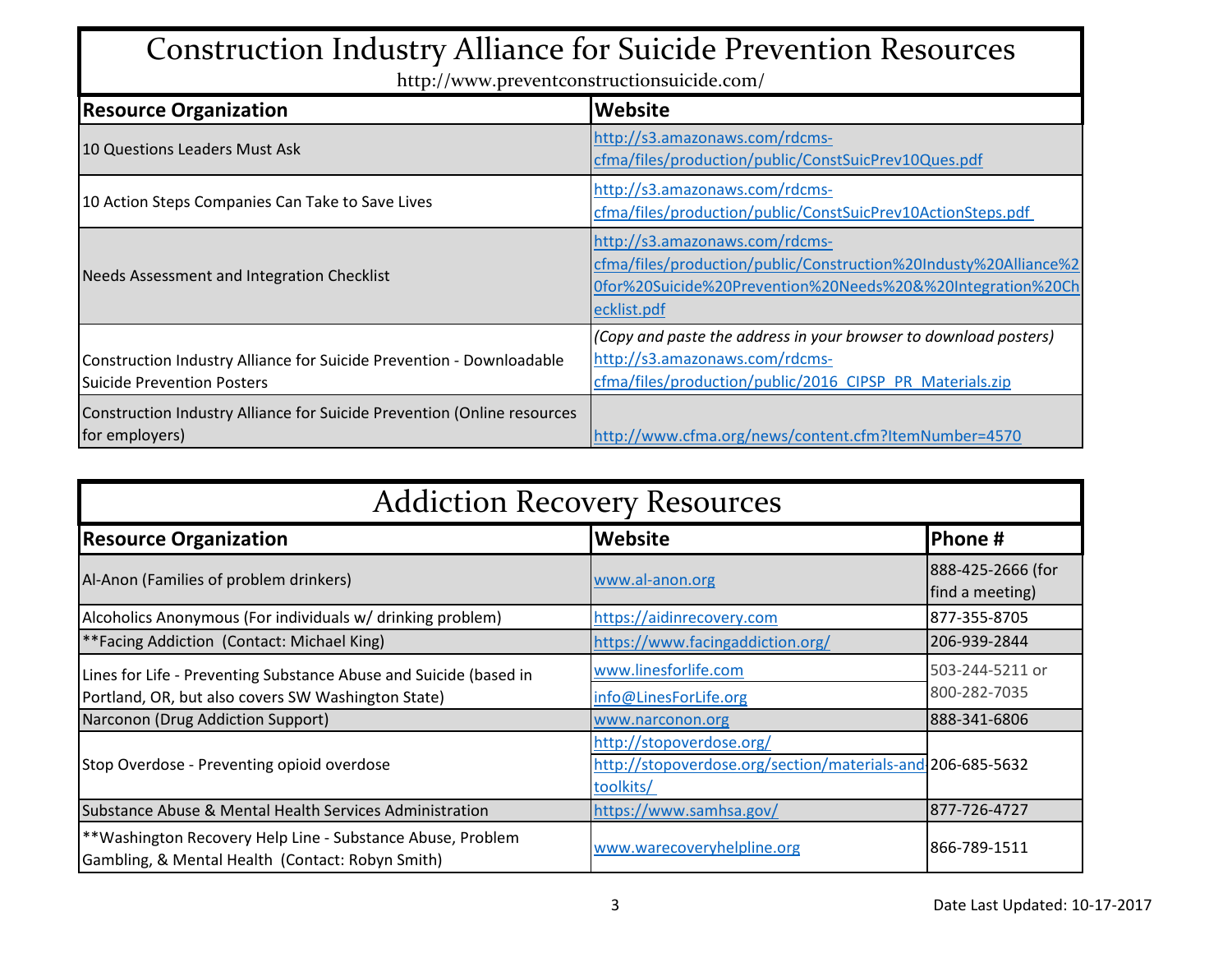| <b>Crisis Intervention Services Resources</b>                                                |                                                                                                                   |                 |  |
|----------------------------------------------------------------------------------------------|-------------------------------------------------------------------------------------------------------------------|-----------------|--|
| <b>Resource Organization</b>                                                                 | <b>Website</b>                                                                                                    | Phone #         |  |
| Crisis Clinic (King County Crisis Hotline)                                                   | https://crisisclinic.org                                                                                          | 866-427-4747    |  |
| Crisis Clinic of the Peninsulas (24/7 crisis service in Olympic Pen)                         | https://crisisclinicofthepeninsulas.org/                                                                          | 800-843-4793    |  |
| <b>Crisis Text Line</b>                                                                      | www.crisistextline.org                                                                                            | Text: 741741    |  |
| Lines for Life - Preventing Substance Abuse and Suicide (based in                            | www.linesforlife.com                                                                                              | 503-244-5211 or |  |
| Portland, OR, but also covers SW Washington State)                                           | info@LinesForLife.org                                                                                             | 800-282-7035    |  |
| Listing of Statewide Washington Crisis Intervention Hot Lines                                | https://www.resourcehouse.info/win211/Sear<br>ch/Topics/RP-1500.1400-<br>250/General Crisis Intervention Hotlines | 206-461-3222    |  |
| National Suicide Prevention Lifeline (Crisis Hotline)                                        | www.suicidepreventionlifeline.org                                                                                 | 800-273-8255    |  |
| Pete Goddard - Crisis Counselor with Construction Industry experience                        | http://petegoddard.com/                                                                                           | 425-458-6962    |  |
| R3 Continuum - Critical Incident Debriefing & Counseling Support                             | https://r3continuum.com/                                                                                          | 888-736-0911    |  |
| Teen Link (King County) (Downloadable Resource)                                              | content/uploads/2013/11/WTTFT-2017-<br>2018.pdf                                                                   | 1-866-TEENLINK  |  |
| Thurston County Crisis Hotline                                                               | http://crisis-clinic.org/                                                                                         | 360-586-2800    |  |
| <b>Veterans Crisis Line</b>                                                                  | https://www.veteranscrisisline.net/?banners                                                                       | 800-273-8255    |  |
| ** Washington Department of Health - Crisis Intervention - List of Crisis<br>Lines by County | <u>nttps.//www.uon.wa.gov/ rouanu rourranniy/i</u><br>njuryandViolencePrevention/SuicidePreventio                 |                 |  |
| <b>Washington Poison Center</b>                                                              | www.wapc.org/                                                                                                     | 800-222-1222    |  |
| **Washington Recovery Help Line - Substance Abuse, Problem                                   | www.warecoveryhelpline.org                                                                                        | 866-789-1511    |  |

| Domestic Abuse Resources (shared by I.U.O.E. #302)         |                          |  |
|------------------------------------------------------------|--------------------------|--|
| <b>Resource Organization</b>                               | <b>Website</b>           |  |
| Crystal Judson Resource Center - Domestic Violence Victims | www.aplaceofhelp.org     |  |
| D.A.W.N. - Protects Women & Children                       | http://dawnrising.org    |  |
| <b>Ellensburg Emergency Shelter</b>                        | www.domesticshelters.org |  |
| National Domestic Violence 24-Hour Hotline                 | www.thehotline.org       |  |
| Tacoma Rescue Mission - For Hurting & Homeless people      | www.trm.org              |  |
| Vine Maple - Family crisis assistance                      | www.vinemapleplace.org   |  |
| <b>YWCA Pierce County</b>                                  | www.ywcapiercecounty.org |  |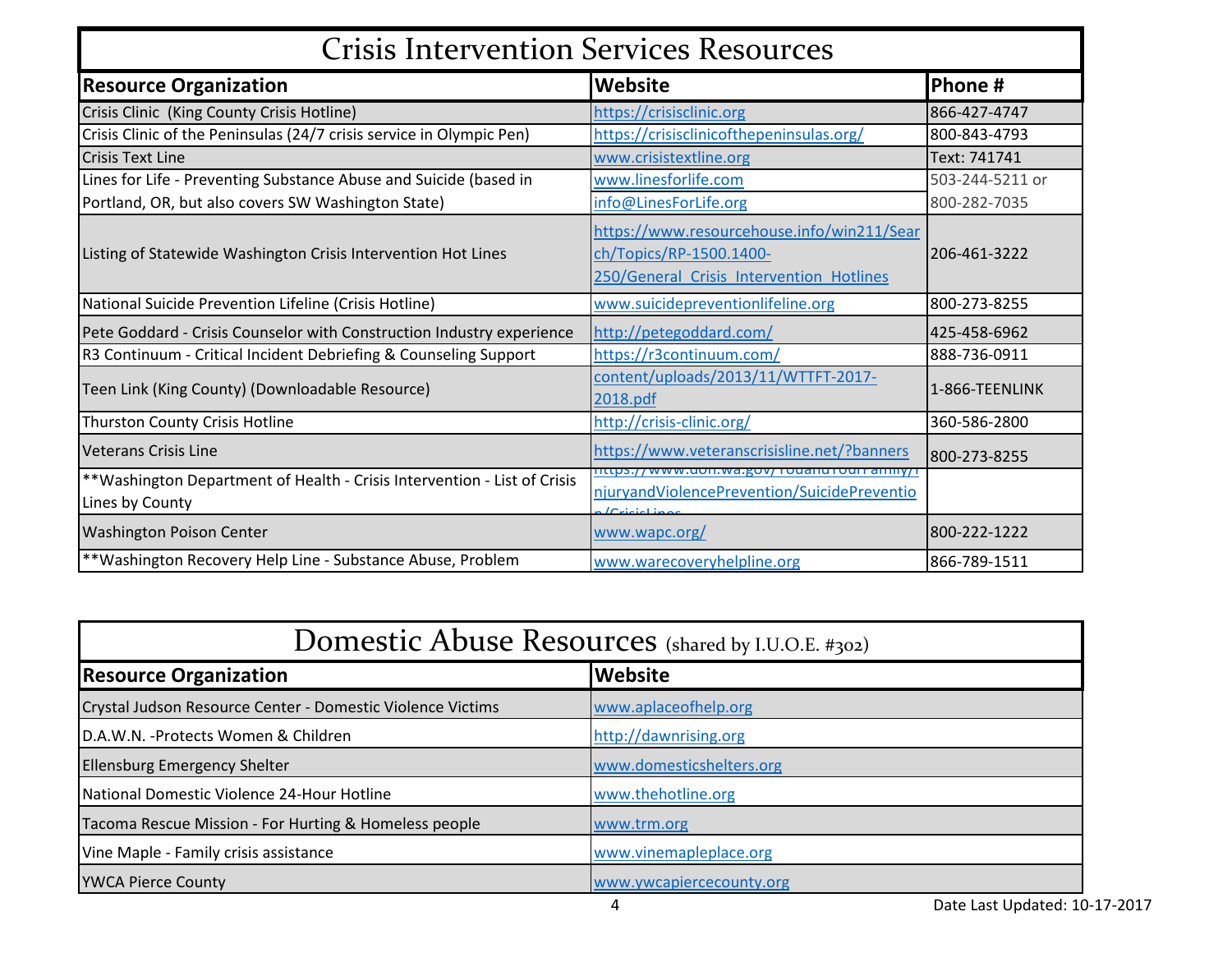| <b>Mental Health Resources</b>                                                                                          |                                                                                                                                                       |                                 |
|-------------------------------------------------------------------------------------------------------------------------|-------------------------------------------------------------------------------------------------------------------------------------------------------|---------------------------------|
| <b>Resource Organization</b>                                                                                            | <b>Website</b>                                                                                                                                        | <b>Phone #</b>                  |
| <b>Crisis Text Line</b>                                                                                                 | www.crisistextline.org                                                                                                                                | Text: 741741                    |
| Lines for Life - Preventing Substance Abuse and Suicide (based in<br>Portland, OR, but also covers SW Washington State) | www.linesforlife.com<br>info@LinesForLife.org                                                                                                         | 503-244-5211 or<br>800-282-7035 |
| **National Alliance on Mental Illness<br>(Contact: Cassidy Gates)                                                       | www.namiwa.org                                                                                                                                        | 800-950-6264                    |
| National Institute of Mental Health                                                                                     | https://www.nimh.nih.gov/health/topics/suici<br>de-prevention/index.shtml                                                                             | 800-662-4537                    |
| Partnership for Workplace Mental Health                                                                                 | http://workplacementalhealth.org/Our-<br><b>Mission</b><br>http://workplacementalhealth.org/Employer-<br><b>Resources</b>                             | 703-907-8503                    |
| Screening for Mental Health, Inc. (Online Screening tools)                                                              | https://helpyourselfhelpothers.org                                                                                                                    | 781-239-0071                    |
| Substance Abuse & Mental Health Services Administration                                                                 | https://www.samhsa.gov/                                                                                                                               | 877-726-4727                    |
| ** Washington Recovery Help Line - Substance Abuse, Problem<br>Gambling, & Mental Health (Contact: Robyn Smith)         | www.warecoveryhelpline.org                                                                                                                            | 866-789-1511                    |
| Whatcom Alliance for Health Advancement - Mental Health Resources<br>in Whatcom County                                  | http://whatcomalliance.org/mental-health/<br>http://whatcomalliance.org/wp-<br>content/uploads/2017/06/Mental-Health-<br>Resources-Updated-Feb-17.pdf | 360-788-6594                    |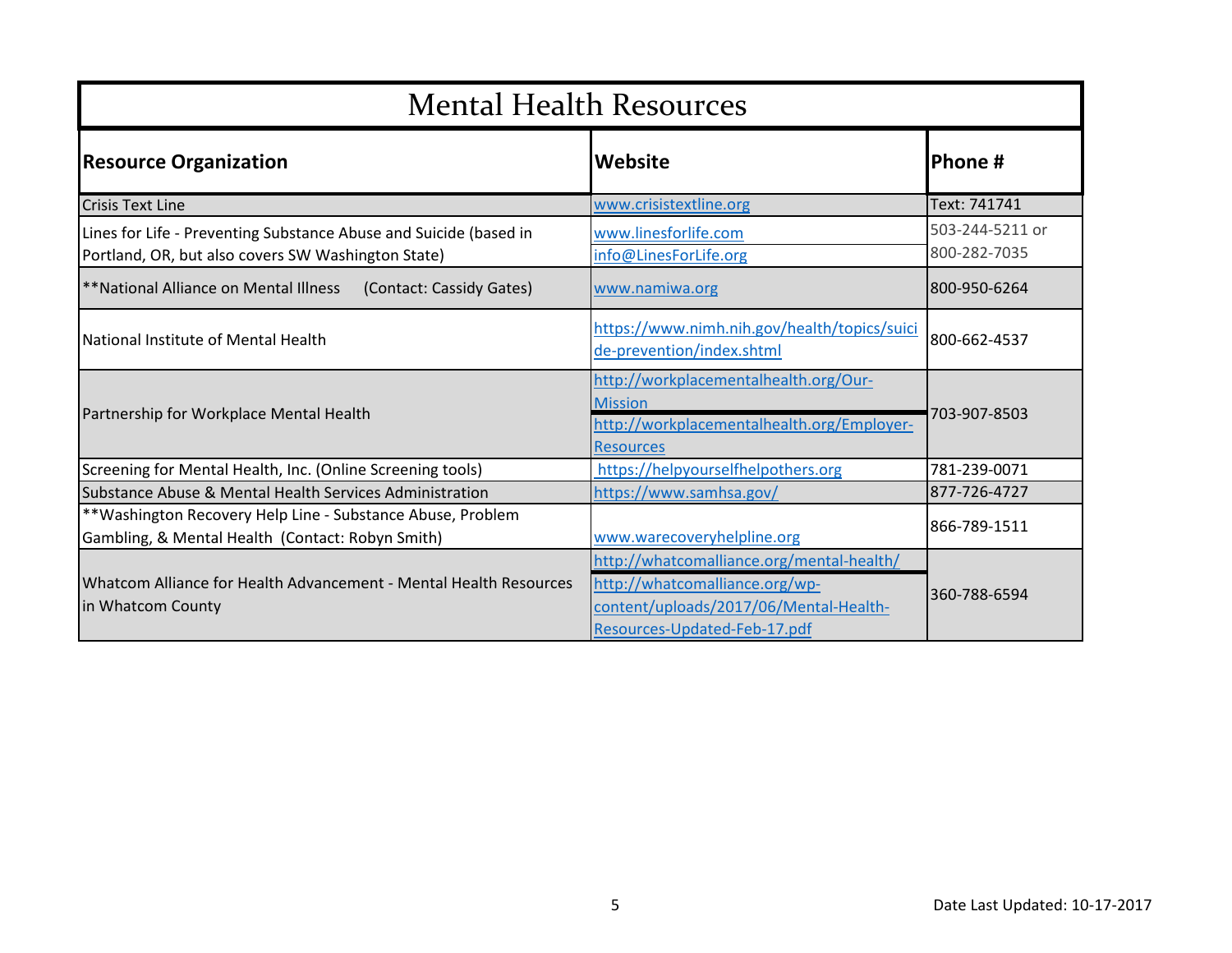| <b>Suicide Prevention Resources</b>                                                                                     |                                                               |                                 |  |
|-------------------------------------------------------------------------------------------------------------------------|---------------------------------------------------------------|---------------------------------|--|
| <b>Resource Organization</b>                                                                                            | <b>Website</b>                                                | Phone #                         |  |
| ** American Foundation for Suicide Prevention - WA Chapter<br>(Contact: Justine McClure)                                | https://afsp.org/                                             | 800-273-8255                    |  |
| Centers for Disease Control & Prevention - Suicide Prevention                                                           | https://www.cdc.gov/ViolencePrevention/suici<br>de/index.html | 800-232-4636                    |  |
| Crisis Clinic (King County Crisis Hotline)                                                                              | https://crisisclinic.org                                      | 866-427-4747                    |  |
| Crisis Clinic of the Peninsulas (24/7 crisis service in Olympic Pen)                                                    | https://crisisclinicofthepeninsulas.org/                      | 800-843-4793                    |  |
| lCrisis Text Line                                                                                                       | www.crisistextline.org                                        | Text: 741741                    |  |
| **Forefront Suicide Prevention                                                                                          | http://intheforefront.org/                                    | 206.543.1016                    |  |
| Lines for Life - Preventing Substance Abuse and Suicide (based in<br>Portland, OR, but also covers SW Washington State) | www.linesforlife.com<br>info@LinesForLife.org                 | 503-244-5211 or<br>800-282-7035 |  |
| National Action Alliance for Suicide Prevention                                                                         | http://actionallianceforsuicideprevention.org/<br>home        | 202-572-3737                    |  |
| **National Alliance on Mental Illness<br>(Contact: Cassidy Gates)                                                       | www.nami.org                                                  | 800-950-6264                    |  |
| National Suicide Prevention Lifeline (Crisis Hotline)                                                                   | www.suicidepreventionlifeline.org                             | 800-273-8255                    |  |
| <b>Now Matters Now</b>                                                                                                  | www.nowmattersnow.org                                         |                                 |  |
| Safer Homes - Suicide Aware                                                                                             | http://depts.washington.edu/safehome/                         | 206-543-1016                    |  |
| Suicide Prevention Resource Center                                                                                      | www.sprc.org                                                  | 877-438-7772                    |  |
| Thurston County Crisis Hotline                                                                                          | http://crisis-clinic.org/                                     | 360-586-2800                    |  |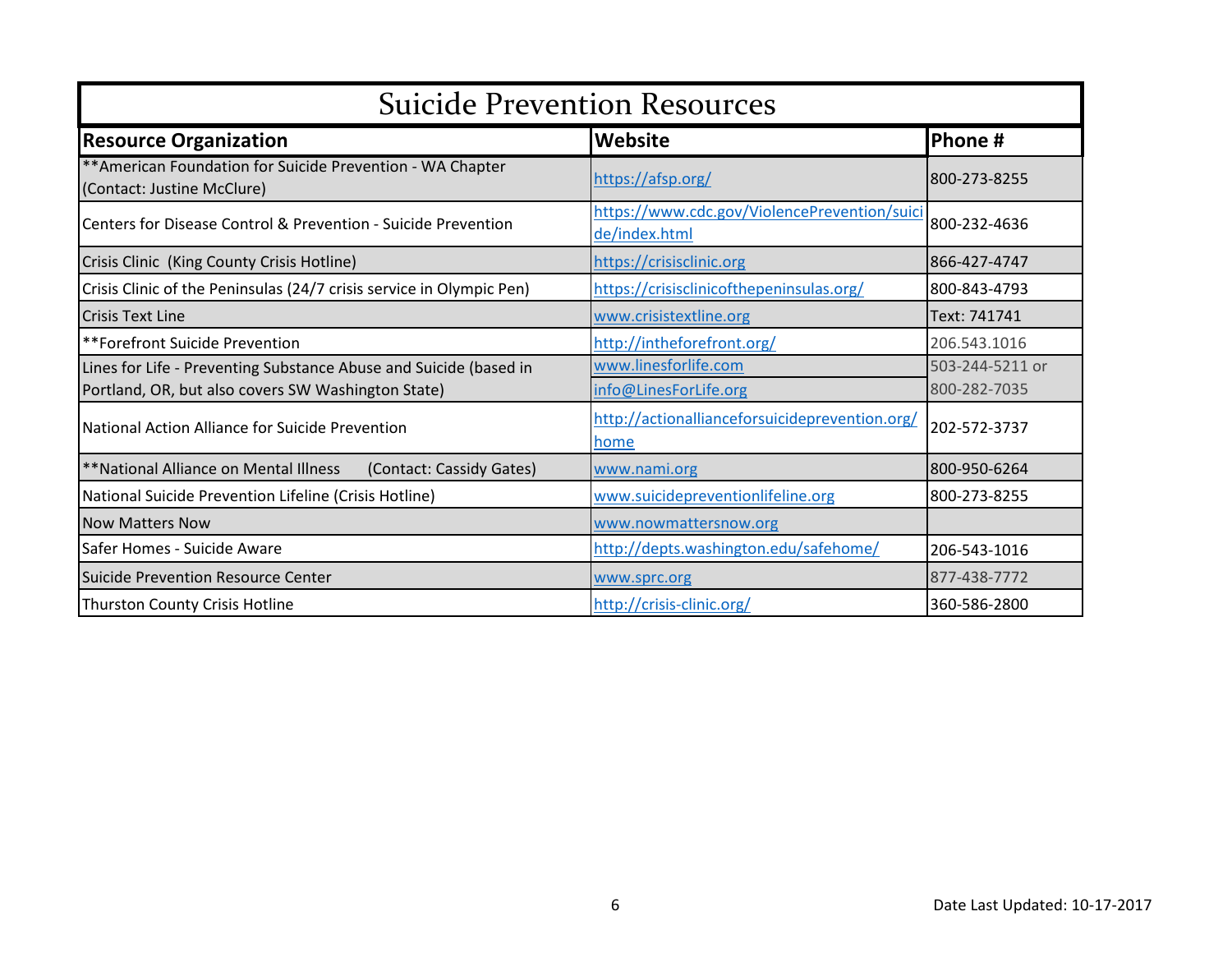| Veterans Resources                                                         |                                                                          |                                           |  |
|----------------------------------------------------------------------------|--------------------------------------------------------------------------|-------------------------------------------|--|
| <b>Resource Organization</b>                                               | Phone#                                                                   |                                           |  |
| Cover Me Veterans (Contact: Heidi Schaetz Sigmund)                         | http://www.covermeveterans.org/<br>Admin@CoverMeVeterans.org             | 608-772-7875                              |  |
| Daniel Overton - Traumatic Brain Injury Specialist                         | WA Department of Veterans Affairs                                        | Wk: 360-725-2273 or<br>Cell: 360-789-9304 |  |
| Give an Hour                                                               | https://giveanhour.org/                                                  |                                           |  |
| King County - Veterans Program                                             | http://www.kingcounty.gov/depts/community-206-477-8282                   |                                           |  |
| Lines for Life - Selected from over 160 crisis centers across the US to be | www.linesforlife.com                                                     | 888-457-4838 or text                      |  |
| the sole backup for the national Veterans Crisis Line.                     | info@LinesForLife.org                                                    | MIL1 to 839863                            |  |
| <b>Snohomish County Veterans Assistance</b>                                | https://snohomishcountywa.gov/598/Veterans-<br><b>Assistance-Program</b> | 425-388-7255                              |  |
| The Soldiers Project - Healing the Hidden Wounds of War                    | https://www.thesoldiersproject.org/                                      | 877-576-5343                              |  |
| Twenty 2-2 Many                                                            | https://www.twenty22many-olympia.org/                                    | 360-545-7849                              |  |
| <b>Veterans App</b>                                                        | http://www.vapp.com/resourcepages                                        |                                           |  |
| <b>Veterans Crisis Line</b>                                                | https://www.veteranscrisisline.net/?banners                              | 800-273-8255                              |  |
| **Washington State Department of Veteran Affairs - PTSD                    | http://www.dva.wa.gov/benefits/ptsd                                      | 800-562-2308                              |  |
| <b>Wounded Warrior Project</b>                                             | https://www.woundedwarriorproject.org/                                   | 877-832-6997                              |  |

| <b>Website Resources</b>                                             |                                           |                   |             |
|----------------------------------------------------------------------|-------------------------------------------|-------------------|-------------|
| <b>Resource Organization</b>                                         | <b>Website</b>                            | <b>Phone#</b>     |             |
| Corporate Chaplains of America                                       | http://chaplain.org/                      | 919-570-0700      |             |
| King County Community Resources (Online comprehensive database of    | https://crisisclinic.org/education/2-1-1- | 800-621-4636      |             |
| organizations & various social services)                             | community-resources/                      | $(M-F; 10 - 4pm)$ |             |
| Man Therapy (Uses humor to address mental health                     | See "20 Item Head Inspection"             | 800-273-8255      |             |
|                                                                      | www.mantherapy.org                        |                   |             |
| QPR Institute - Online Gatekeeper Training (Question-Persuade-Refer) | www.qprinstitute.com                      | 800-273-8255      |             |
| Statewide Washington 211                                             | https://win211.org/                       | 211               | $D-17-2017$ |